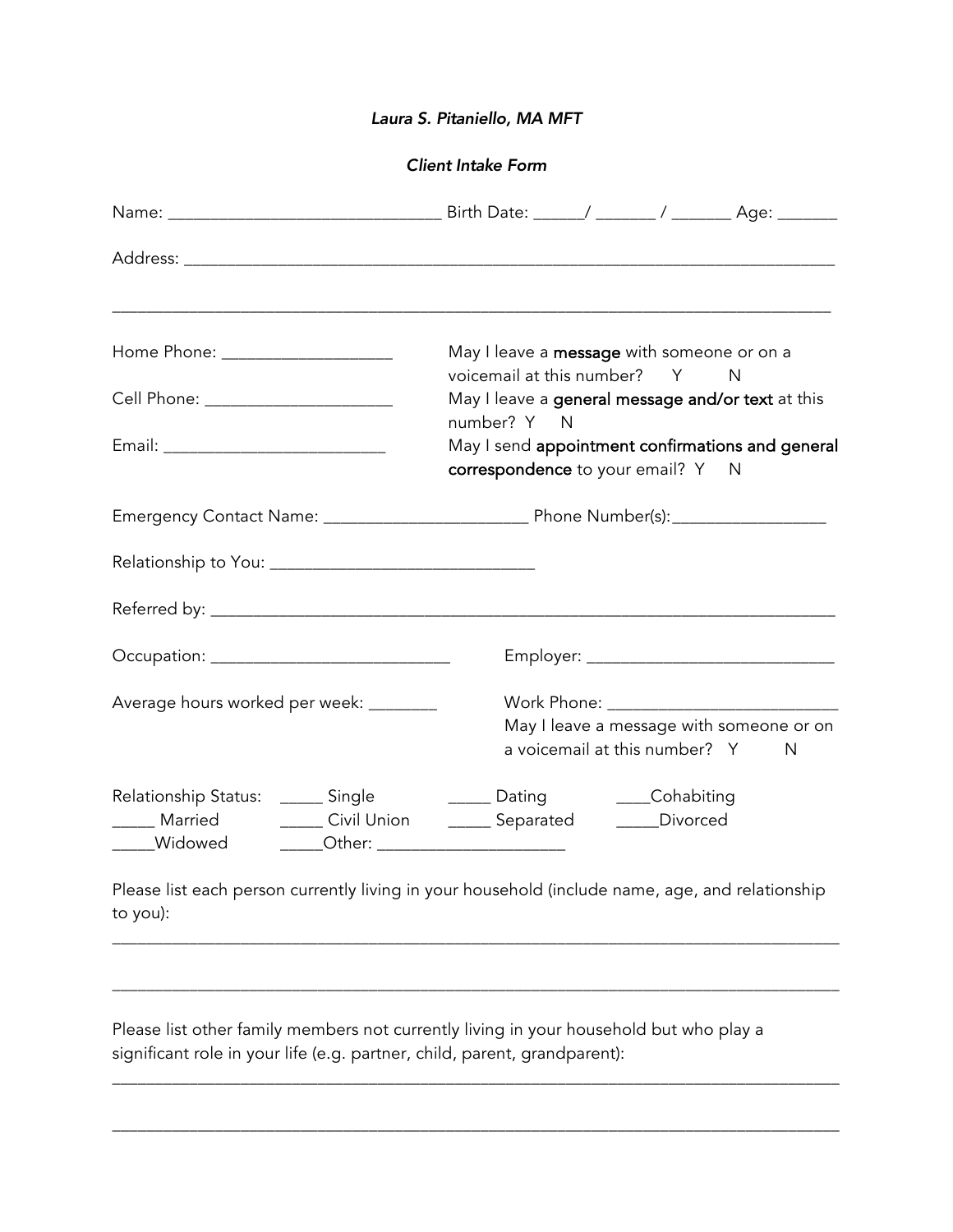Have you previously received any type of mental health services (psychotherapy, psychiatric services, etc.)? Yes No If yes, please describe type, duration, and for what reasons?

\_\_\_\_\_\_\_\_\_\_\_\_\_\_\_\_\_\_\_\_\_\_\_\_\_\_\_\_\_\_\_\_\_\_\_\_\_\_\_\_\_\_\_\_\_\_\_\_\_\_\_\_\_\_\_\_\_\_\_\_\_\_\_\_\_\_\_\_\_\_\_\_\_\_\_\_\_\_\_\_\_\_\_\_

| No<br>If yes, which ones and when?<br>No<br>No<br>If yes, how much and how often?<br>If yes, please describe type and duration: |                                                                                                     |
|---------------------------------------------------------------------------------------------------------------------------------|-----------------------------------------------------------------------------------------------------|
|                                                                                                                                 |                                                                                                     |
|                                                                                                                                 |                                                                                                     |
|                                                                                                                                 | Have you been given any psychological diagnoses? Yes                                                |
|                                                                                                                                 | Are you in any danger of abuse, suicide, or homicide? Yes<br>If yes, please describe:               |
|                                                                                                                                 |                                                                                                     |
|                                                                                                                                 | Are you currently taking any prescription medications?  Yes<br>If yes, which medication(s) and why? |
|                                                                                                                                 |                                                                                                     |
|                                                                                                                                 | Do you drink alcohol? Yes No                                                                        |
|                                                                                                                                 | Do you use recreational drugs? Yes No<br>If yes, which drugs and how often?                         |
|                                                                                                                                 | Do you have any physical health problems or concerns? Yes No                                        |
|                                                                                                                                 |                                                                                                     |

\_\_\_\_\_\_\_\_\_\_\_\_\_\_\_\_\_\_\_\_\_\_\_\_\_\_\_\_\_\_\_\_\_\_\_\_\_\_\_\_\_\_\_\_\_\_\_\_\_\_\_\_\_\_\_\_\_\_\_\_\_\_\_\_\_\_\_\_\_\_\_\_\_\_\_\_\_\_\_\_\_\_\_\_